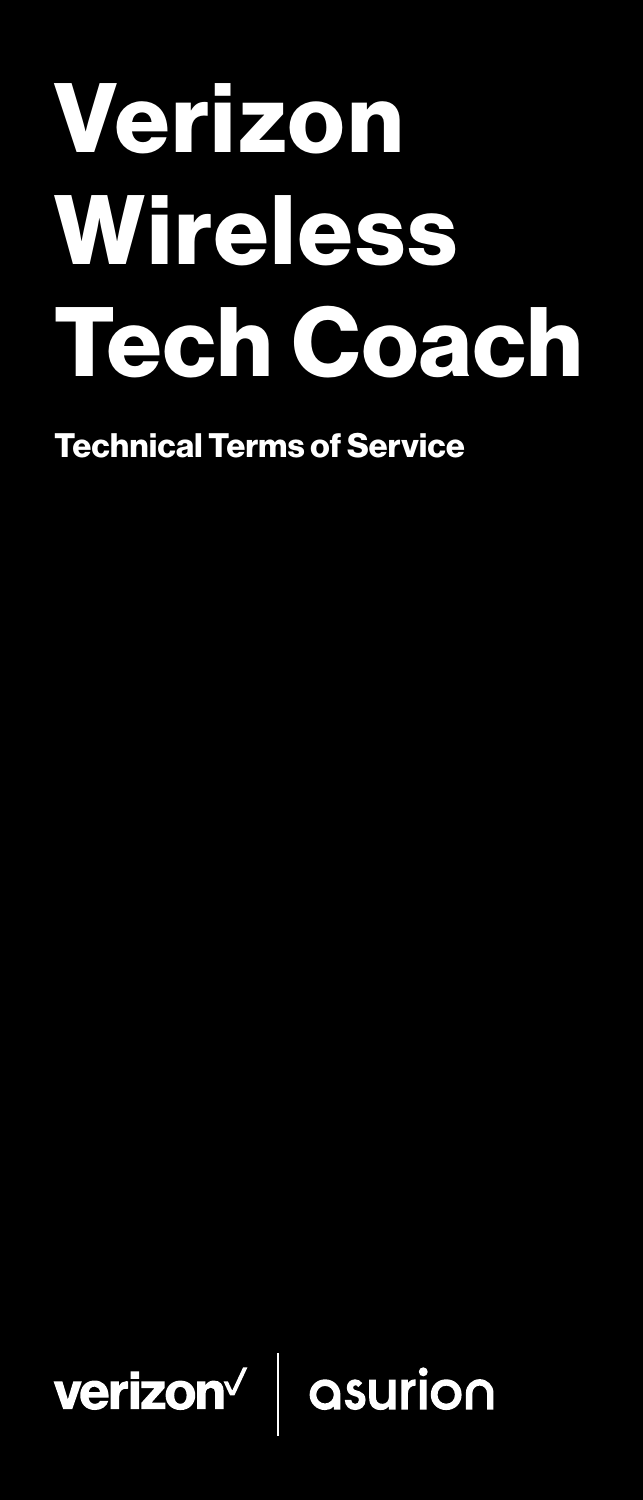# TECH COACH TECHNICAL TERMS OF SERVICE

Tech Coach Technical Terms of Service is a legal agreement between you, the end user (hereinafter, "You") and Cellco Partnership d/b/a Verizon Wireless (hereinafter, "Us" or "We"). Your use of Tech Coach (the "Services") is subject to the Tech Coach Technical Terms of Service described below (the "Terms"); Your use is also subject to the Verizon Wireless contract that governs Your wireless service relationship with Us (the Verizon Wireless Customer Agreement, the Verizon Wireless Major Account Agreement or the Verizon Wireless Enterprise Account Agreement, (collectively the "Verizon Wireless Service Agreement")), including its mandatory binding arbitration provision, which is available at www.verizonwireless.com.

Please read both these Terms and the Verizon Wireless Service Agreement carefully and do not use the Services if You disagree with them. Additional information about the Services is available at www.verizonwireless.com.

# Supported Devices & Use of Services.

We, directly or indirectly, will provide the Services in accordance with these Terms. The Services are available for devices associated with each line enrolled in Tech Coach or a Verizon device protection option that includes Tech Coach (such devices collectively referred to as a "Supported Device"). To use the Services, You must have an active Verizon Wireless account and a Supported Device, and You must provide Us with the mobile number associated with Your Supported Device when seeking Services. Data usage charges may apply to the Services, and You are solely responsible for their payment. In some circumstances, You may need to download certain Apps or supply and/or purchase additional equipment or software to receive the full benefit of the Services, and You are responsible for the cost of that equipment or software. Services may also include services provided at a third-party service provider that has been contractually retained by Verizon Wireless or its Services supplier.

**Scope of the Services.** The following Services are provided as described below:

# *Technical Support Services.*

The Services include technical support provided by Tech Coach experts for: (a) Your Supported Device(s) and the operating systems and software applications on it; and (b) the use of Your Supported Device(s) with other devices and services manufactured to be compatible with Your Supported Device(s) or intended to be connected to it (the "Technical Support Services").

1 TECH COACH TECHNICAL TERMS OF SERVICE 2 The Technical Support Services do not include: (a) assistance with wireless network coverage issues, such as dropped calls/ data interruptions; (b) facilitating or activating overthe-air updates to operating systems, firmware, or other software on Your behalf; (c) diagnostic support unrelated to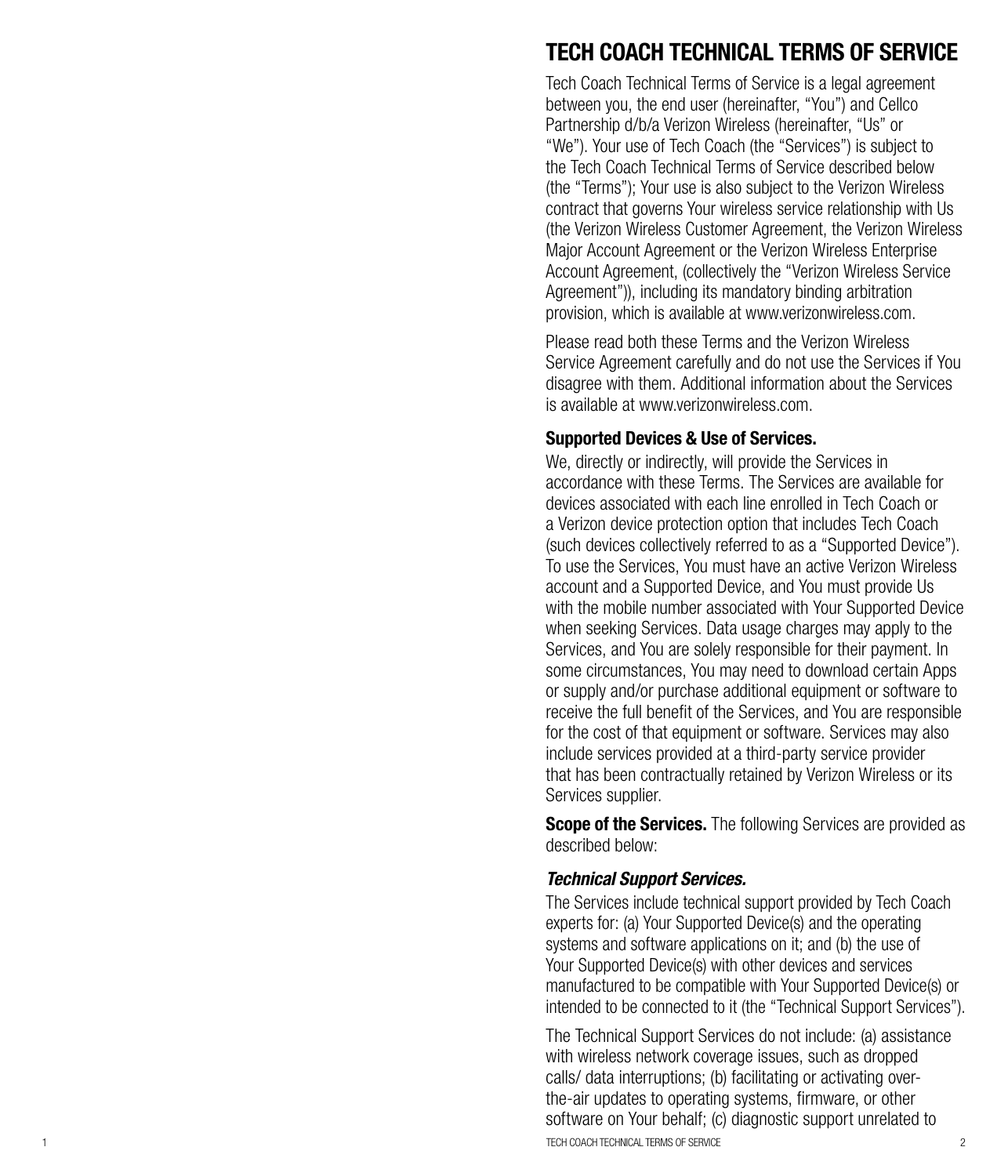your Supported Device (unless otherwise described herein); (d) modification of Original Equipment Manufacturer ("OEM") software; (e) installation of third-party software or OEM drivers not supported by the Supported Device; (f) setup or repair of peripherals or home or wireless routers, modems or networks; (g) installation of non-sanctioned applications as determined by Us in our sole discretion; (h) data migration from computer device to computer device; or (i) assistance with specialized devices related to medical care, including but not limited to, emergency assistance/first responder devices.

#### *Tech Coach Mobile Application.*

The Technical Support Services include access to the Tech Coach Mobile Application (the "Tech Coach App") that is provided to You directly by Asurion Mobile Applications, LLC. The Tech Coach App provides several functions, including access to a Tech Coach who can provide Technical Support Services through click-to-call, click-to-chat, self-help information, and educational notifications; and may at a future date provide other features and benefits. The Tech Coach App is subject to a separate end-user license agreement available at www.phoneclaim.com/verizon/techcoachapp/terms/. The Tech Coach App end-user license agreement is independent of these Terms and the Verizon Wireless Customer Agreement.

#### *Device Refresh.*

The Services include access to Device Refresh services to optimize device functionality and performance of Supported Devices. Device Refresh services include device diagnostics; checkups for certain performance indicators, such as assessment of device speed, signal strength, and battery performance of Your Supported Device. The availability of these services is contingent on certain criteria, including device/ model type and technician availability. These services are diagnostic only, and do not include troubleshooting, triage, repair or replacement services. Device Refresh services also include unlimited sanitization of Your Supported Device, case, screen and ports. Device Refresh services may be provided to You via web or at one of Our authorized repair locations, which are subject to change at any time. Visit https://www.asurion. com/verizon/ to learn more.

# *Same-Day Delivery and Setup.*

# *Newly Purchased Devices.*

In select locations, if You purchase an eligible new device through verizon.com, You may be eligible for same-day delivery and device setup by a delivery and setup expert ("Setup Services"). Your eligibility for Setup Services will be presented to You at the time of device purchase and will be determined based on the following criteria: (1) Your requested delivery location; (2) device eligibility; (3) time of purchase (e.g., Setup Services must be offered and accepted by You by 3:00 p.m., Central Time); and (4) availability of a setup expert.

# *Insurance Replacements.*

In select locations, if you file a claim for an eligible smartphone under the Wireless Phone Protection insurance program ("WPP") and are offered a replacement device, you may be eligible for Setup Services. Your eligibility for Setup Services under the WPP program will be determined based on the following criteria: (1) Your requested delivery location; (2) smartphone model eligibility; (3) time that Your WPP claim is filed and approved; and (4) availability of a setup expert. Only claims filed and approved by 4:00 p.m., local time, and that meet Our eligibility requirements, may receive a replacement device from a setup expert by 9:00 p.m., local time, on the same day the claim was filed and approved. Your Supported Device's eligibility for this Setup Service is determined at the time an insurance claim is made and approved. Setup Services are available in select locations and for select smartphones only. Check www.phoneclaim.com/verizon to determine if Your Supported Device is eligible and to determine locations where Setup Services are available.

#### *Newly Purchased Devices & Insurance Replacements.*

Setup Services provided with same-day delivery for newly purchased devices or insurance replacements include device activation, data migration services and/or initial device configuration and connectivity. Setup Services will not include dismantling or installation of equipment unrelated to the replacement device. In order to be eligible for Setup Services, someone at least 18 years of age must be present at all times while the setup expert is on site and performing the requested Setup Services. The setup expert will contact You prior to delivering Your device and Setup Services to verify the delivery window. If You do not confirm Your availability for Your scheduled delivery and Setup Services, We reserve the right to cancel Your delivery and Setup Services. If eligible for Setup Services. You may be required to sign a consent form to perform the requested services prior to any services being performed. You agree to provide a safe, non-threatening environment for the setup expert to perform the Setup Services. The setup expert has the right to terminate Setup Services if they feel that You are not complying with any requirements contained in these Terms or any consent provided prior to the initiation of the Setup Services. Setup Services will continue until completion only if completion can occur within a reasonable amount of time, reasonableness will be at the discretion of the setup expert. In the event the Setup Services are stopped prior to Your device setup being complete, You may continue the Setup Services by calling a Tech Coach expert or clicking on the Tech Coach App. Limitations and exclusions may apply.

# *Laptop Health Check-ups.*

3 TECH COACH TECHNICAL TERMS OF SERVICE TECH COACH TECHNICAL TERMS OF SERVICE 4 The Services include Laptop Health Check-up Services. Laptop Health Check-up Services are available for laptops eligible for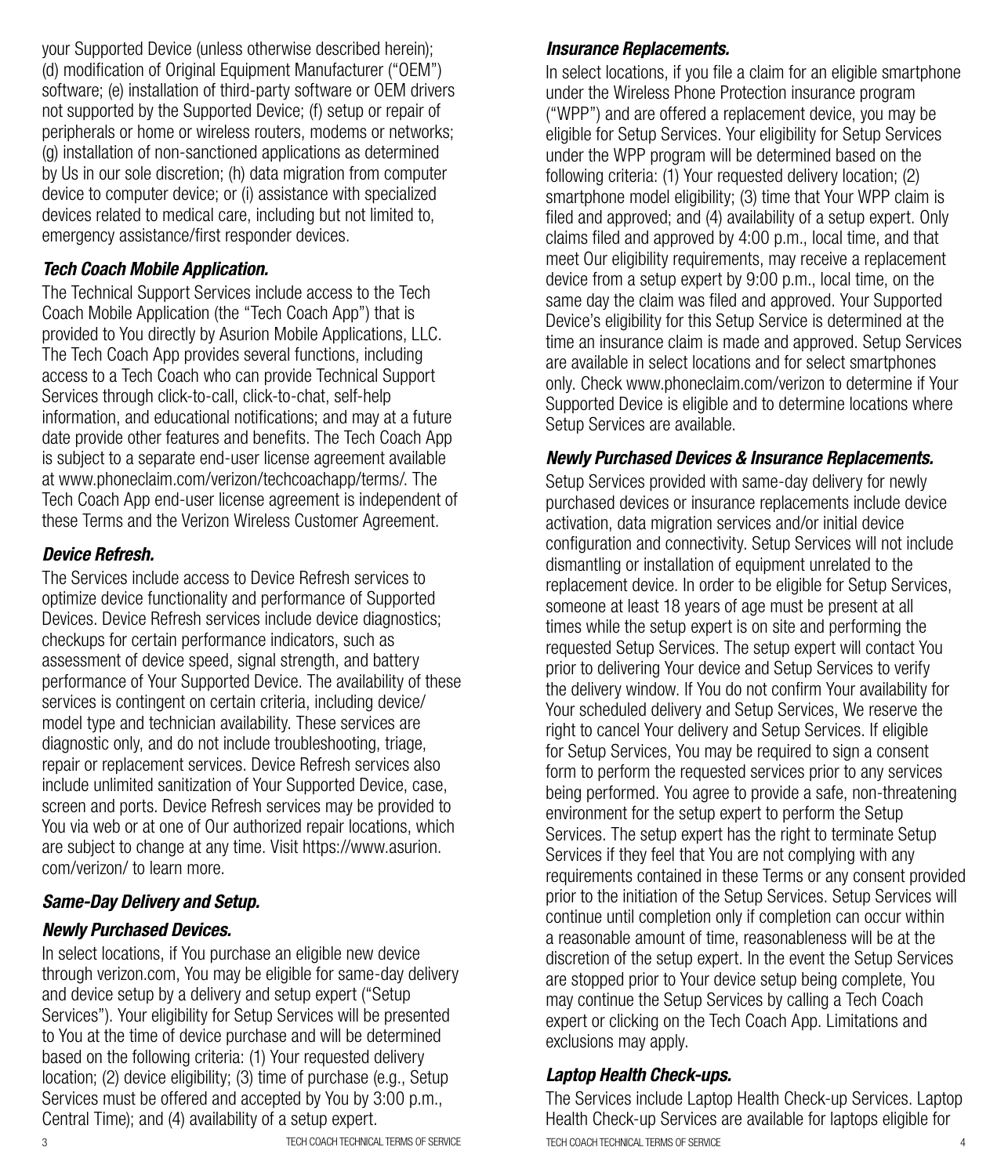Technical Support Services (such devices collectively referred to as "Supported Laptop(s)") and includes: (a) technical support for Your Supported Laptop and the operating systems and software applications on them; (b) technical support with malware and virus prevention and removal; and (c) technical support for Your Supported Laptop (if applicable) as it relates to the assessment of the product's performance. Laptop Health Check-up Services may include specific technical support services provided at select uBreakiFix ("UBIF") locations for in-person tech support or via Asurion Tech Coach experts. The availability of these services is contingent on certain criteria, including laptop model/ type, which are subject to change at any time, and technician availability. These services are diagnostic only, and do not include troubleshooting, triage, repair or replacement services. Laptop Health Check-up Services may also include anti-virus software installation, scanning and virus removal (if applicable).

Laptop Health Check-up Services do not include: (a) setup or repair of peripherals or home or wireless routers, modems or networks; (b) installation of non-sanctioned applications on a laptop as determined by Us in our sole discretion; (c) diagnostic support unrelated to your Supported Laptop; (d) data migration from laptop to laptop; or (e) assistance with specialized devices related to medical care, including but not limited to, emergency assistance/first responder devices.

#### Your Responsibilities in Accessing the Services.

#### Backup of Software and Data.

You are responsible for backing up the software or data stored on Your Supported Device and other devices included in the Services (including Supported Laptop(s)). Verizon Wireless is not responsible for any loss, alteration or corruption of any software or data, and We may decline to provide Services to You if it is determined that You have not taken appropriate back-up measures. When providing Services, Tech Coach experts may be required to remotely access Your Supported Device and other devices included in the Services (including Supported Laptop(s)), such as any data, videos, pictures, text messages or other content thereon. It is Your responsibility to remove any sensitive content on Your Supported Device to the extent You believe necessary to prevent access by Tech Coach experts.

#### Remote Access Applications.

To receive Services, You may be required to run certain software applications on Your Supported Device and other devices included in the Services ("Software"). The Software may include tools that allow Verizon Wireless to access Your device and any content stored thereon remotely. You agree to comply with the terms applicable to the Software, and in the event of a conflict between those terms and these Terms and the Verizon Wireless Service Agreement, the Softwarespecific terms control with regard to the Software only. You

acknowledge and agree that You will not copy or modify the Software or any other materials provided to You in connection with the Services

#### Representations and Authorizations.

When seeking Services, You represent that You are the owner or an authorized user of the Supported Device or other devices included in the Services, as well as any software thereon, and We reserve the right to refuse to provide Services to You if We determine that You are not the owner or authorized user. When seeking Services, You: (a) expressly consent to Tech Coach experts remotely accessing Your Supported Device, other devices included in the Services and any data, videos, pictures, text messages or other content thereon (including content that may be personal, confidential or otherwise sensitive in nature); (b) expressly authorize Tech Coach experts to effect changes to Your devices, to the extent necessary to provide the Services, and You acknowledge and agree that such changes may be permanent and irreversible; and (c) if eligible, and choose to have Your newly purchased or replacement device delivered to you same-day with Setup Services, expressly authorize a setup expert to deliver Your replacement device to Your home (or requested delivery location), and consent to a delivery and setup expert performing certain Setup Services in Your home (or requested delivery location), subject to this Agreement.

#### Passwords.

If You know or suspect that the passwords associated with or stored on Your Supported Device have been available to or accessed by anyone as a result of Your use of the Services, You should immediately change or reset those passwords.

# Claim Limitation.

Subject to the Arbitration provision in your Verizon Wireless Service Agreement and unless otherwise allowed by applicable law, any claim related to the Services shall be brought within one (1) year of the events giving rise to the claim. Failure to assert any such claim during that time results in the claim being forever barred.

# Other Important Information Concerning the Services.

# Commercially Reasonable Efforts.

5 TECH COACH TECHNICAL TERMS OF SERVICE TECH COACH TECHNICAL TERMS OF SERVICE 6 Verizon Wireless will use commercially reasonable efforts to provide the Services. This means that if We are unable to resolve Your issue after making commercially reasonable efforts, We have the right and discretion to refuse to take further efforts to do so. Additionally, in some instances, We may have limited information from vendors, manufacturers and developers, and We may not have the ability to obtain the proprietary or other information required to resolve Your issue. Some technical problems that You encounter may be the result of software or hardware errors not yet resolved by the vendors, manufacturers or developers of that software or hardware,